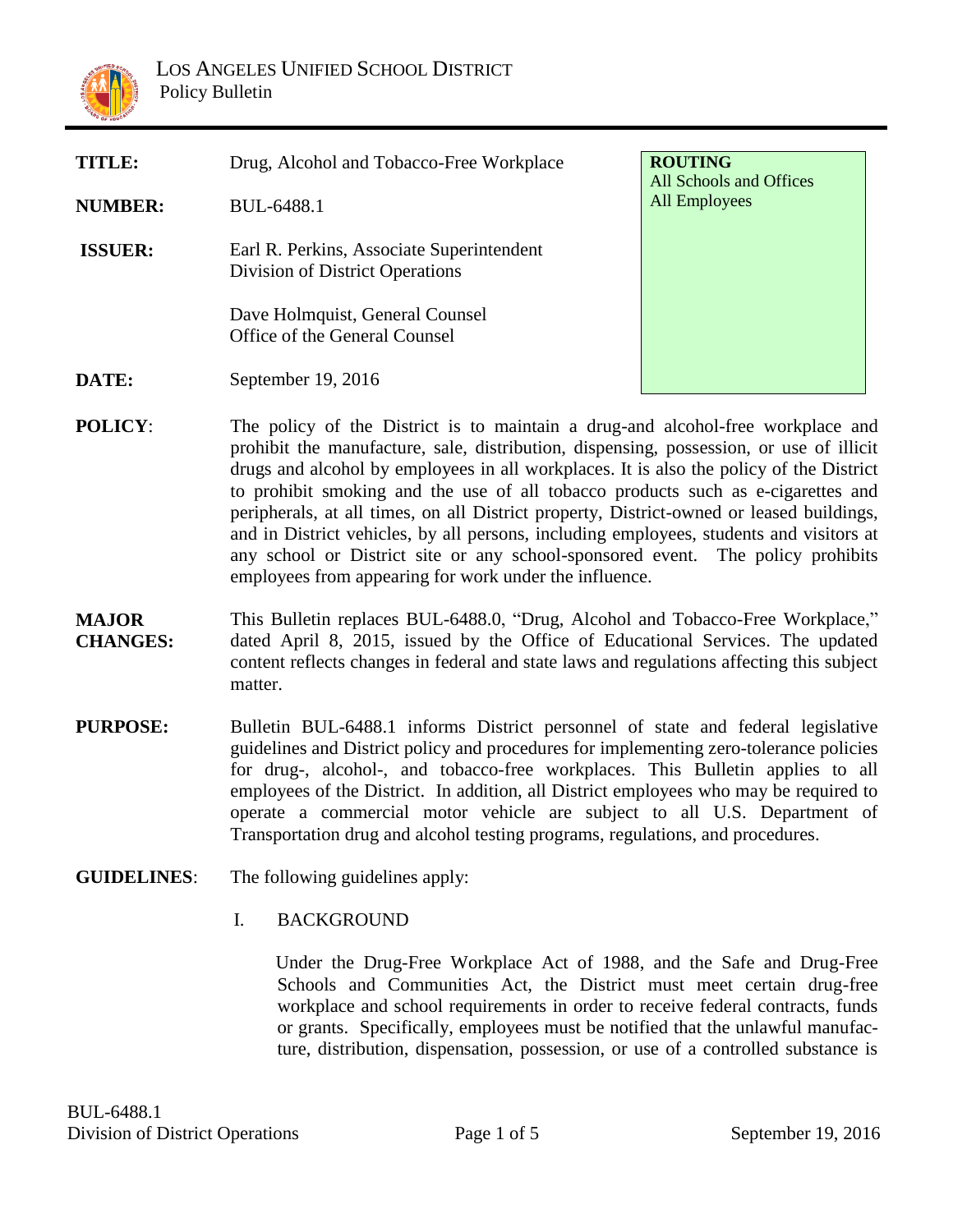

 $\overline{a}$ 

prohibited in the person's workplace.<sup>1</sup>

 In accordance with the provisions of these legislative mandates, the District hereby notifies its employees of its commitment to promote and maintain a workplace and school environment that is drug-, tobacco-, and alcohol- free.

 The District shall notify federal agencies with whom contracts are held or from whom grants are received within ten (10) days of receiving notice that an employee, in a position funded in whole or in part by such contract or grant, has been convicted of a criminal drug statute for a violation occurring in the workplace. In addition, certification will be sent to the federal granting or funding agencies that the District has complied with and will remain in compliance with the requirements of the Drug-Free Workplace Act.

### II. EMPLOYEE RESPONSIBILITES

Federal regulations require employees to abide by this policy as a condition of employment and further require that newly hired employees receive written notice of the District's commitment to a drug and alcohol-free workplace. This policy in no way precludes administrative or disciplinary action by the District for drug-related and alcohol-related violations occurring outside the workplace.

This policy further prohibits marijuana use at work, possessing marijuana on District Property, or being under the influence or effects of marijuana while at work or any District-sponsored event even if it is pursuant to the "California Compassionate Use Act of 1996."

Employees are prohibited from being under the effects of alcohol or any controlled substance while performing their job duties or at work or any District-sponsored event. If there is reasonable suspicion that an employee is under the influence of alcohol or a controlled substance while performing his/her job duties or at work, the District may subject them to a drug and alcohol test. Employees for whom there is reasonable suspicion for drug or alcohol use and who refuse to submit to an alcohol or a controlled substance test will be immediately removed from performing work function, placed on suspension, and subsequently dismissed from District service. Failure to take a reasonable suspicion or other reasonably necessary drug and alcohol test when directed could lead to discipline up to and including dismissal for failing to abide by this Bulletin. Being "under the influence or effects" means that the employee reported for duty and appeared to be under the influence based on the employee's speech, behavior, appearance or other information, and/or tested

BUL-6488.1 Division of District Operations Page 2 of 5 September 19, 2016  $1$  A controlled substance is defined as a substance found in Schedules I through V of Section 202 of the Controlled Substances Act (21 U.S.C. §812.)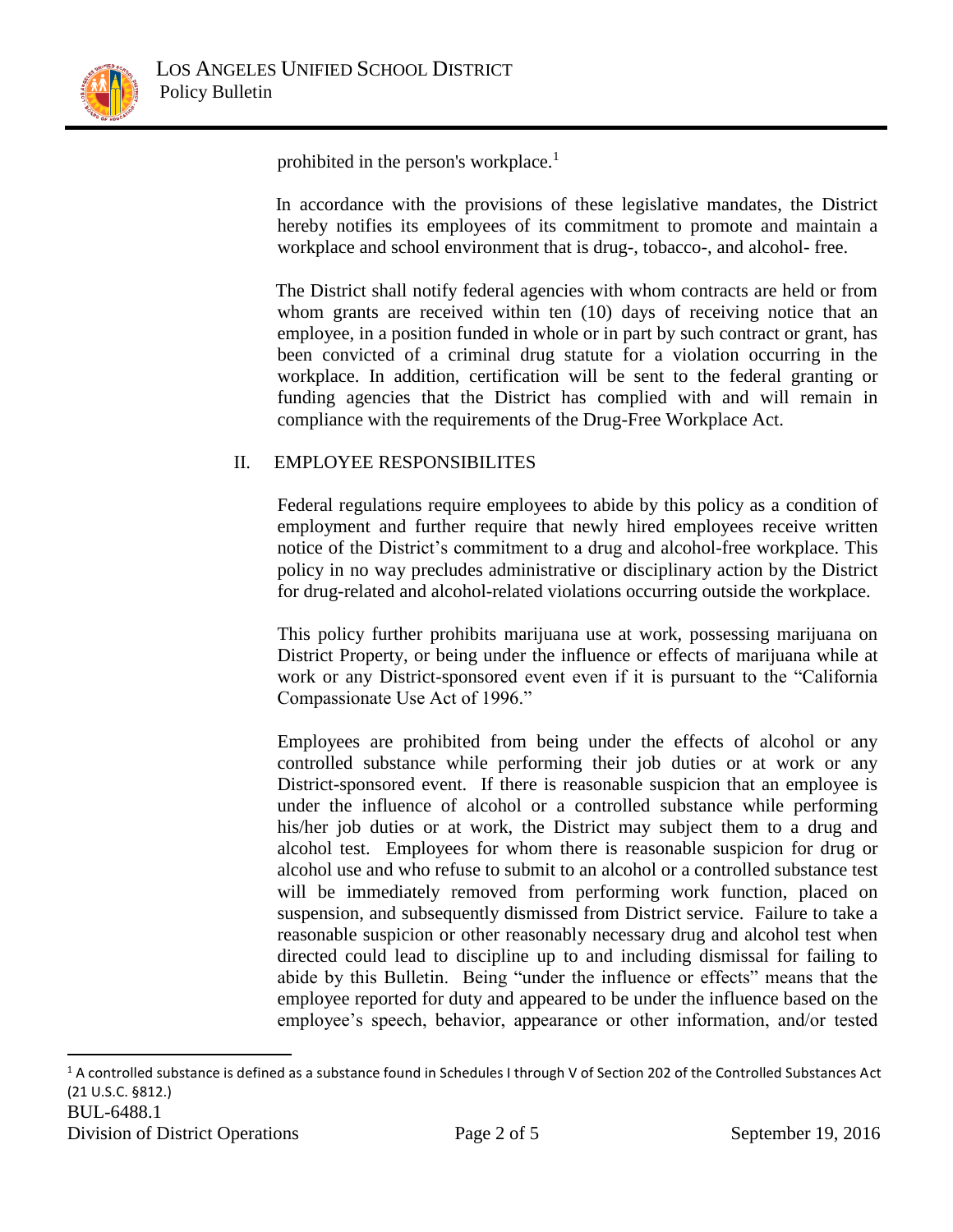

positive for alcohol or a controlled substance. This responsibility also applies to Department of Transportation (DOT) and random drug and alcohol program covered employees.

Employees are required to report any criminal drug or alcohol statute conviction for a violation occurring in the workplace no later than five (5) days after a conviction. Such reports shall be made to the Office of Employee Relations at (213) 241-6591.

Employees convicted of a criminal drug offense for illegal drug or alcohol activity may be subject to appropriate discipline, up to and including dismissal.

### III. NOTICE AND EMPLOYEE ASSISTANCE PROGRAM

A copy of "Notice to all Employees: Drug-Free and Alcohol-Free Workplace" (Attachment A) will be posted at every work location in the District, effective the date of this Bulletin. All persons hired after the date of this Bulletin shall be provided a copy of this notice as part of their processing for employment. Employee acknowledgement of receipt of this notice shall be filed in the employee's personnel folder.

The District provides a confidential employee assistance program to employees who wish assistance or information in matters related to various personal issues, including drug and alcohol abuse. Employees and family members who need assistance in these areas are encouraged to use the District's Employee Assistance Program which can be reached by calling (800) 285-7717, twentyfour hours a day, seven days a week and/or one of the District provided health insurance plans, as appropriate.

### III. SUPERVISORIAL RESPONSIBILITIES

Supervisors will inform all employees of this policy and post a copy of "Notice to all Employees: Drug-Free and Alcohol-Free Workplace" (Attachment A) at every work location in the District, effective the date of this Bulletin. All persons hired after the date of this Bulletin shall be provided a copy of this notice as part of their processing for employment. Employee acknowledgement of receipt of this notice shall be filed in the employee's personnel folder.

Supervisors also have the responsibility to help implement/enforce this policy. If a supervisor has a reasonable suspicion that an employee is under the influence while working, the supervisor will inform the employee of his/her reasonable suspicion and direct the employee to take a drug and alcohol test as a condition of employment. Failure of a supervisor to implement/enforce this policy may result in discipline for the supervisor.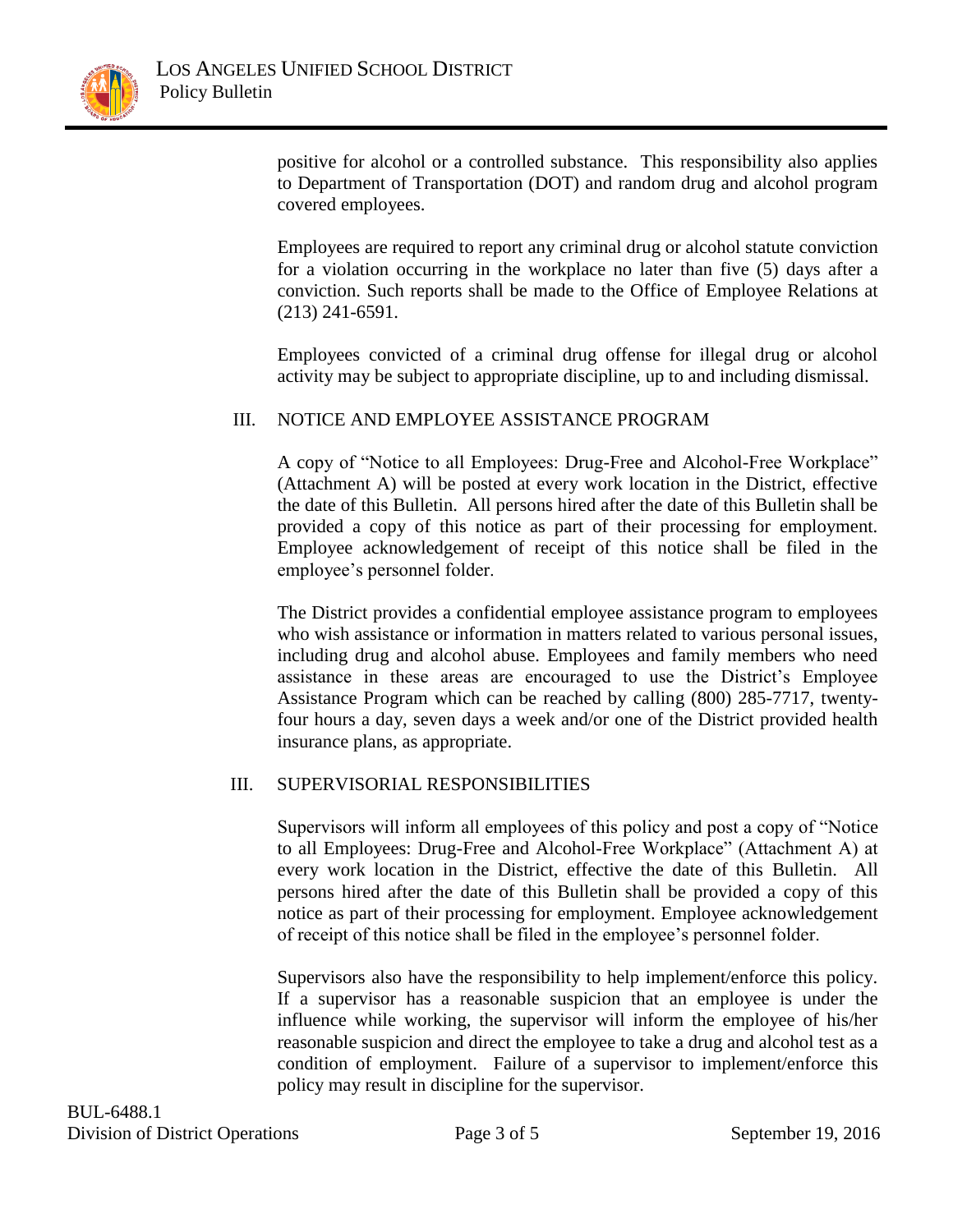

In addition, supervisors will inform all employees through awareness materials and other communications about sources of information and assistance concerning problems relating to substance abuse. The District provides a confidential employee assistance program to employees who wish assistance or information in matters related to various personal issues, including drug and alcohol abuse. Supervisors are expected to encourage employees and family members who need assistance in these areas to use the District's Employee Assistance Program which can be reached by calling (800) 285-7717, twentyfour hours a day, seven days a week and/or one of the District provided health insurance plans, as appropriate.

Supervisory personnel are further responsible for informing visitors and staff about this tobacco-free workplace policy by ensuring that Attachment B is prominently posted. All persons hired after the date of this Bulletin shall be provided a copy of the Notice to All Employees-Tobacco-Free Schools (Attachment B) as part of their processing for employment.

- 1. Announcements shall be made informing staff that "Smoking Secession," materials, and support groups are available. Employees are encouraged to contact their individual health plans for information.
- 2. Schools and offices shall be provided signs stating that tobacco use, including, but not limited to, cigarettes, e-cigarettes, vapors (vapes), cigars, pipes, hookahs, ehookahs, hookah pens, and peripherals, is prohibited on all District property and at all District events. These signs are to be prominently displayed at all entrances to school property and in appropriate areas visible to all persons, including employees, students and visitors. Signs have been distributed to the plant managers at each site by the District's Maintenance and Operations Branch.
- 3. Schools and offices shall use every means available to clearly notify District personnel, students, parents, and the community at large about this policy and enforcement procedures.
- 4. Enforcement of Tobacco-Free Policy at schools and workplaces is mandatory.

### **AUTHORITIES:** California Education Code Sections 44011, 44425, 44836, 44940, 45304, 45123, 48900, *et seq.*

- California Health and Safety Code Sections 104350, 104420, 119405
- California Labor Code Section 6404.5
- Commercial Motor Vehicle Safety Act (49 USC § 31301 et seq.)
- Drug-Free Workplace Act of 1988 (41 USC § 701 et seq.)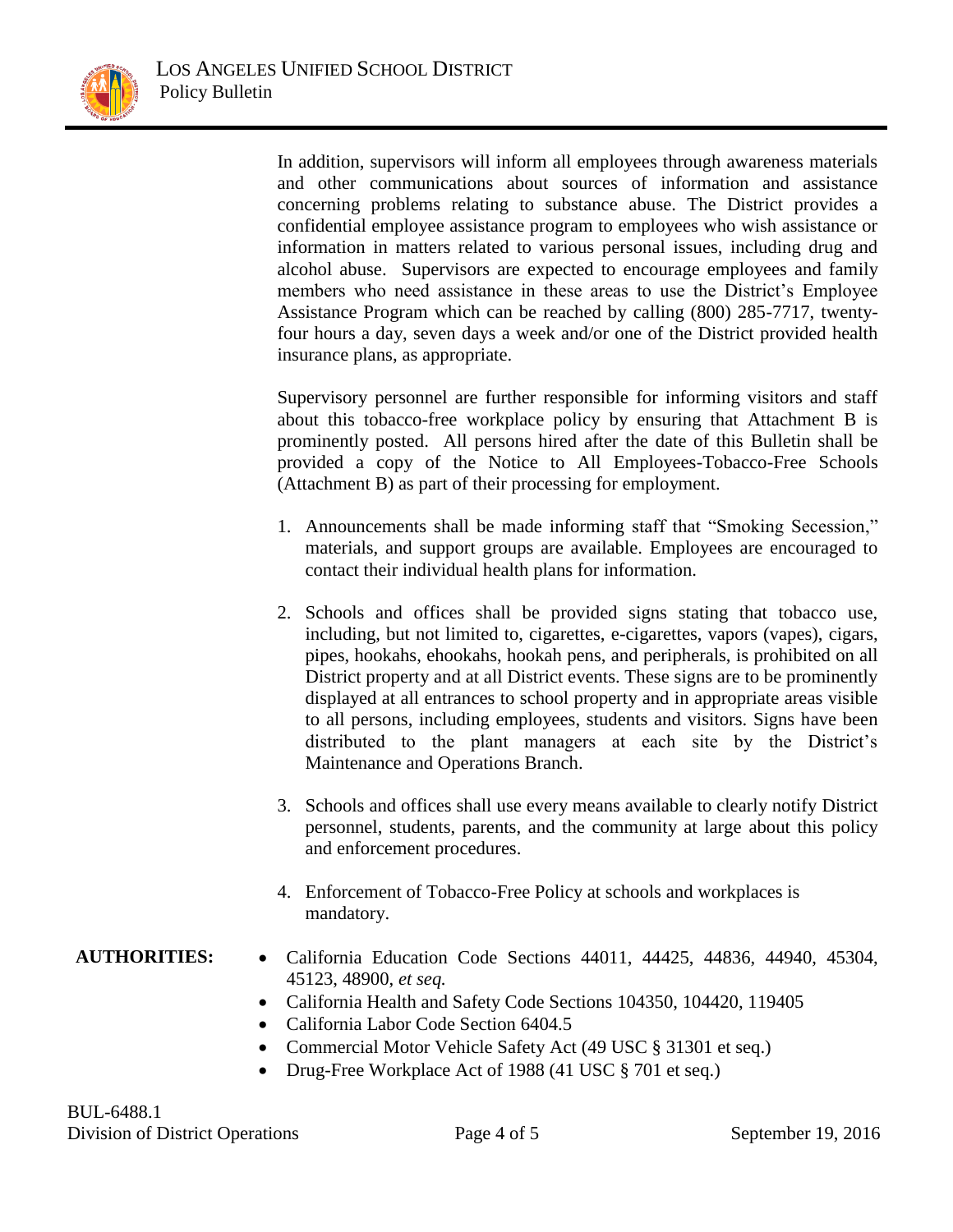

- Federal Motor Carrier Safety Administration, Department of Transportation; Controlled Substances, and Alcohol Use and Testing (49 FR § 382 et seq.)
- Safe and Drug-Free Schools and Communities Act (20 USC § 7101 et seq.) 49 USC § 31502

In the above, USC is United States Code and CFR is Code of Federal Regulations.

**ASSISTANCE:** For further assistance please call the following staff, as appropriate:

Operations Coordinators for the posting requirement of Attachments A and B in all schools and offices.

Office of Employee Relations at (213) 241-6591 for the reporting requirement of any criminal drug or alcohol-statute convictions.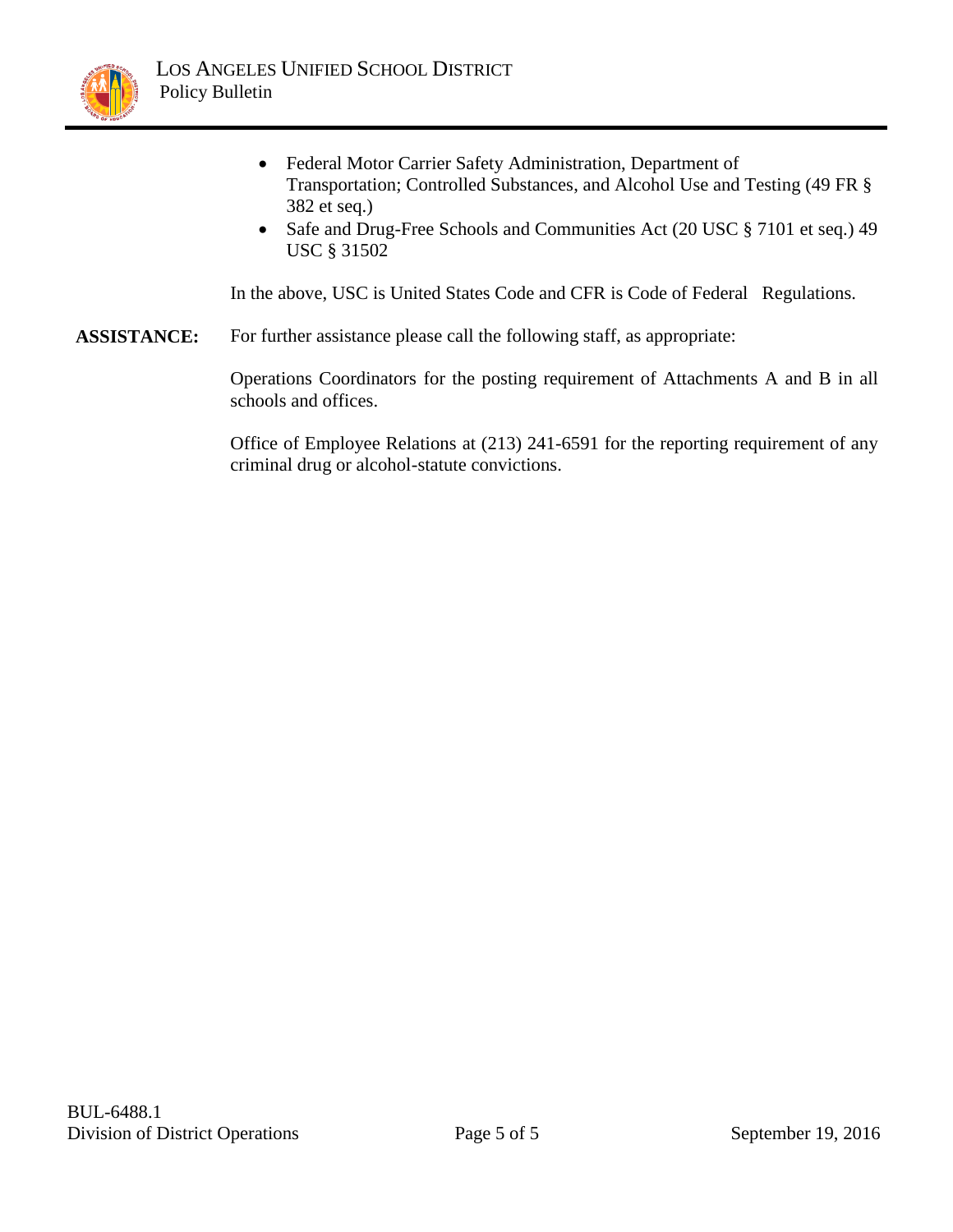## Please Post

## **NOTICE TO ALL EMPLOYEES**

### **DRUG-FREE AND ALCOHOL-FREE WORKPLACE**

The federal government has adopted various anti-drug regulations that require employers, including school district to take certain measures to ensure that the workplace is free from illicit drugs and alcohol. These regulations are included in the Drug-Free Workplace Act, and the Drug-Free School and Communities Act.

As required by these acts, the Los Angeles Unified School District hereby notifies its employees as follows:

- 1. The manufacture, sale, distribution, dispensing, possession, or use of illicit drugs and alcohol is prohibited in any and all District workplaces;
- 2. Employees are prohibited from being under the influence of alcohol or any controlled substance while in the workplace, performing the duties and responsibilities of their terms of employment, or at a work related event;
- 3. Violation of Paragraphs 1 and 2 by an employee will result in appropriate administrative or disciplinary action up to and including dismissal;
- 4. Employees are required to notify the Employee Relations/Services Section, Human Resources Division at (213) 241-6591, of any criminal drug and alcohol statute conviction for a violation occurring in the workplace no later than five (5) days after such conviction;
- 5. The District shall take timely appropriate administrative or disciplinary action, as specified in Paragraph 2.
- 6. Employees and family members who need assistance in these areas are encouraged to use the District's Employee Assistance Program which can be reached by calling (800) 285-7717, twenty-four hours a day, seven days a week and/or one of the District provided health insurance plans, as appropriate.

For further information on the District's drug-free and alcohol-free workplace policy, see Bulletin 6488.1, Division of District Operations.